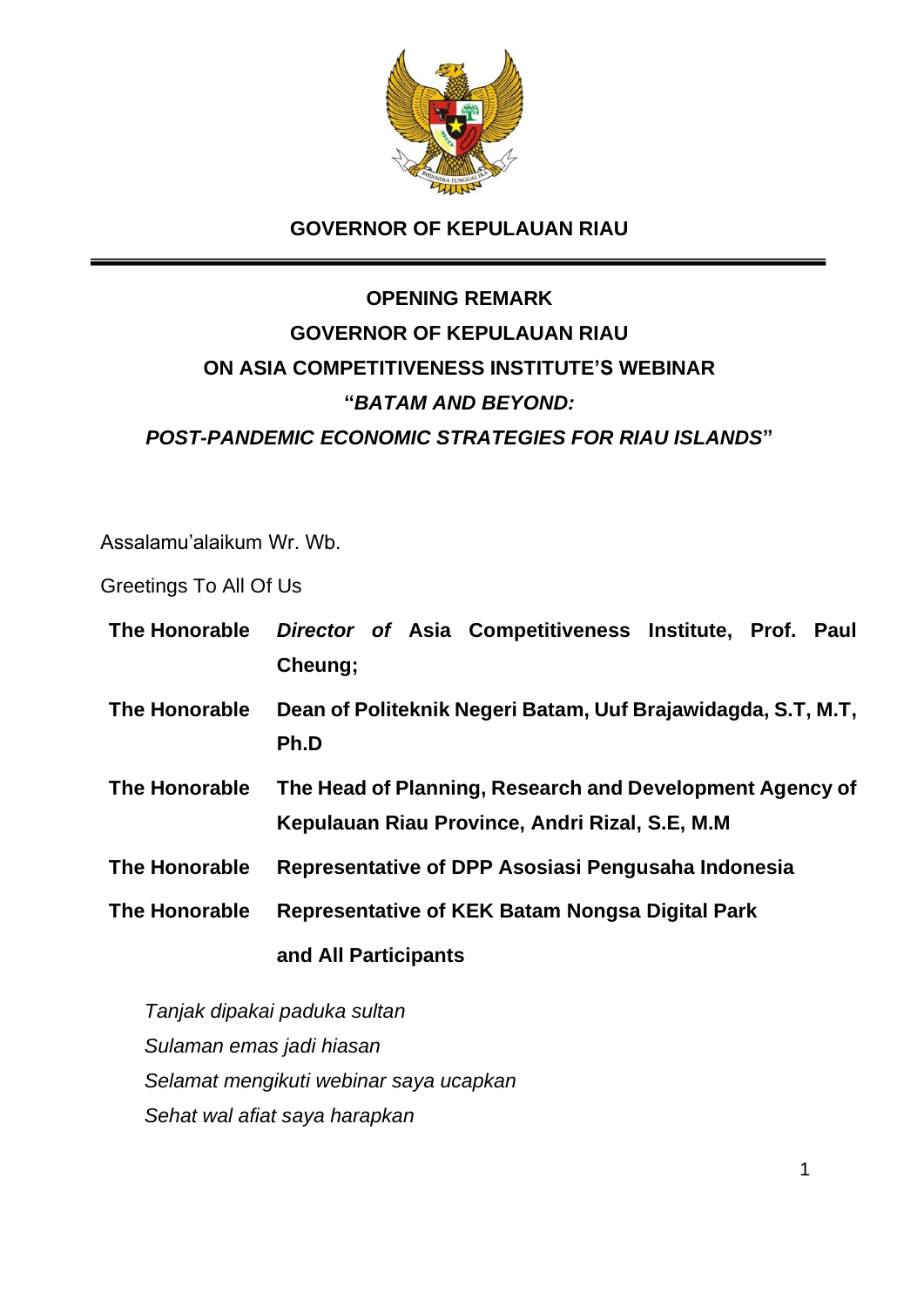On this occasion, let us express our praise and gratitude to Allah SWT the Almighty God, because thanks to His Grace and Hidayah all of us who attended this webinar were still given health and the opportunity to participate in the Asia Competitiveness Institute Webinar "Batam And Beyond : Post-Pandemic Economic Strategies for Riau Islands".

#### **The Honorable Participants,**

Kepulauan Riau Province is the 32nd province in Indonesia, administratively has 2 (two) cities, namely Tanjungpinang City as the provincial capital and Batam City, as well as 5 (five) regencies, namely: Karimun Regency, Bintan Regency, Lingga Regency, Natuna Regency and Kepulauan Anambas Regency.

Kepulauan Riau Province is a unique province which is dominated by 96 percent of the ocean area (417,012.97 km2) and is bordered by other countries such as Singapore, Vietnam, Cambodia, and Malaysia. This causes the Kepulauan Riau Province to be a strategic province both economically, politically and defense.

#### **The Honorable Participants,**

The economy of the Kepulauan Riau Province continues to show a positive trend. This condition shows the seriousness of the Kepulauan Riau Provincial Government in overcoming various regional problems due to the Covid-19 pandemic. I still remember that in 2020, the economic growth rate of Kepulauan Riau was contracted up to minus 3.80 percent. The efforts and hard work carried out by the Kepulauan Riau Provincial Government have a significant impact on the economic development of the people in the Kepulauan Riau Province. Economic growth in 2021 reached 3.43 percent, which is dominated by the manufacturing, construction, quarrying and mining sectors. This achievement is in accordance with the Regional Medium Term Development Plan (RPJMD) target for the Kepulauan Riau Province in 2021-2026, where economic growth is targeted at 1.5 - 3.5 percent in 2021. Furthermore, the poverty rate in September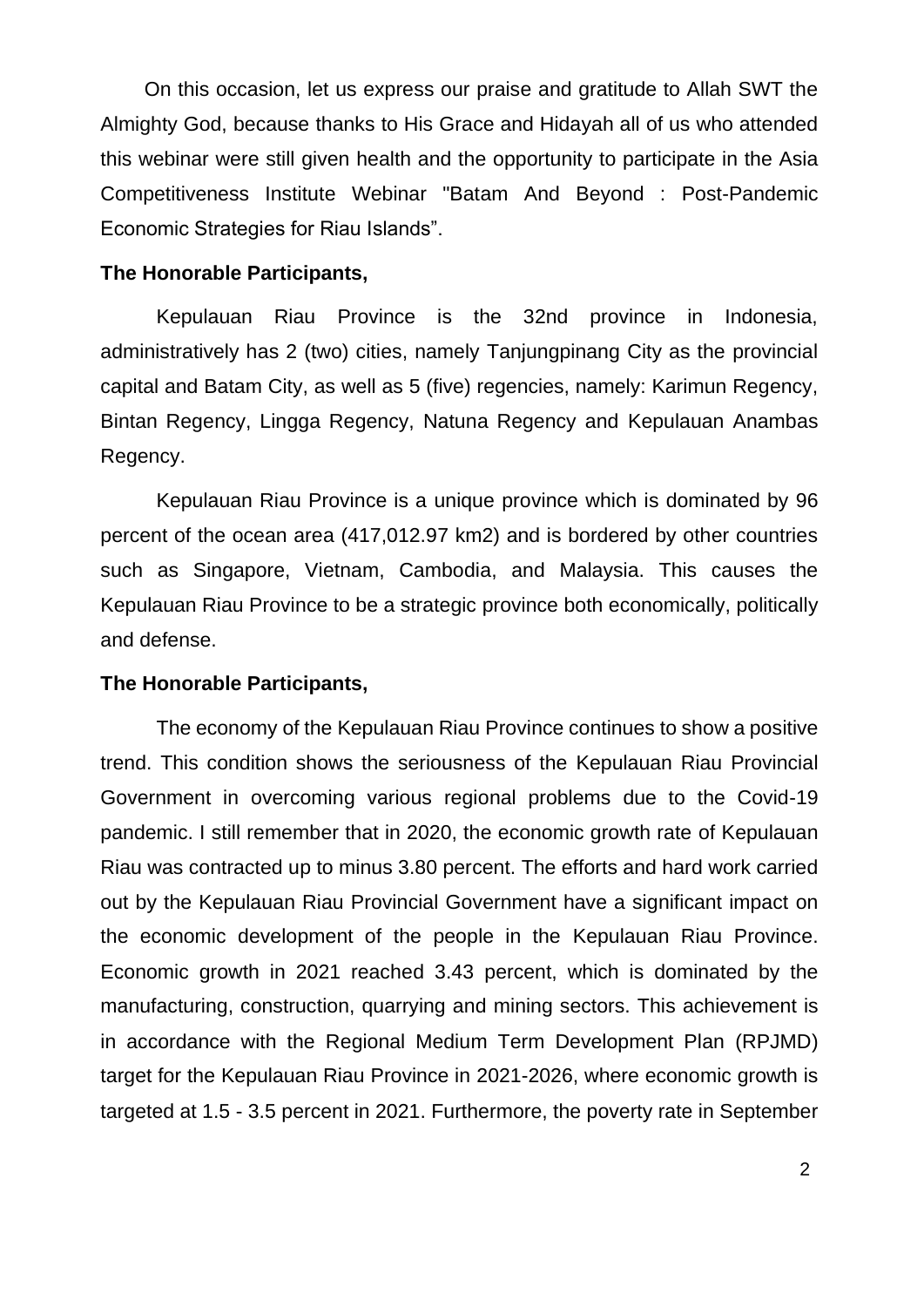2021 reached 5.75 percent. This achievement is better than the poverty target set in the RPJMD of the Kepulauan Riau Province in 2021-2026, which is 6.07 percent in 2021.

Due to the Covid-19 pandemic, many sectors have been hit and are not operating. This condition resulted in the Kepulauan Riau Province's Unemployment Rate in February 2021 reaching 10.12 percent. In addition, this condition has an effect on the cessation of various economic sectors, ranging from hotels, manufacturing businesses, services and even micro, small and medium enterprises (UMKM). The economy of the people of the Kepulauan Riau Province is faced with a dilemma that requires special strategic policies in overcoming the impact of the Covid-19 pandemic on the Kepulauan Riau economy.

Various strategic policies began to be drawn up by the Kepulauan Riau Provincial Government. One of the most popular is the economic recovery program with a package of activities and action plans that touch the people most affected by the Covid-19 pandemic. The Kepulauan Riau Provincial Government is refocusing the 2021 Regional Revenue and Expenditure Budget (APBD) by realocating the budget to economic recovery programs and efforts to overcome the Covid-19 pandemic. Budget items whose designations are not included in the priority scale are diverted to providing economic recovery stimulus, social safety nets, community empowerment, Covid-19 Task Force operations, incentives for health workers. Furthermore, the budget was also diverted to various programs that encourage the rise of small, micro and medium enterprises (UMKM) such as providing interest-free capital loans, providing compensation for underprivileged families affected by Covid-19, as well as providing various relaxations of investment permits to attract as many investors as possible to the Kepulauan Riau Province.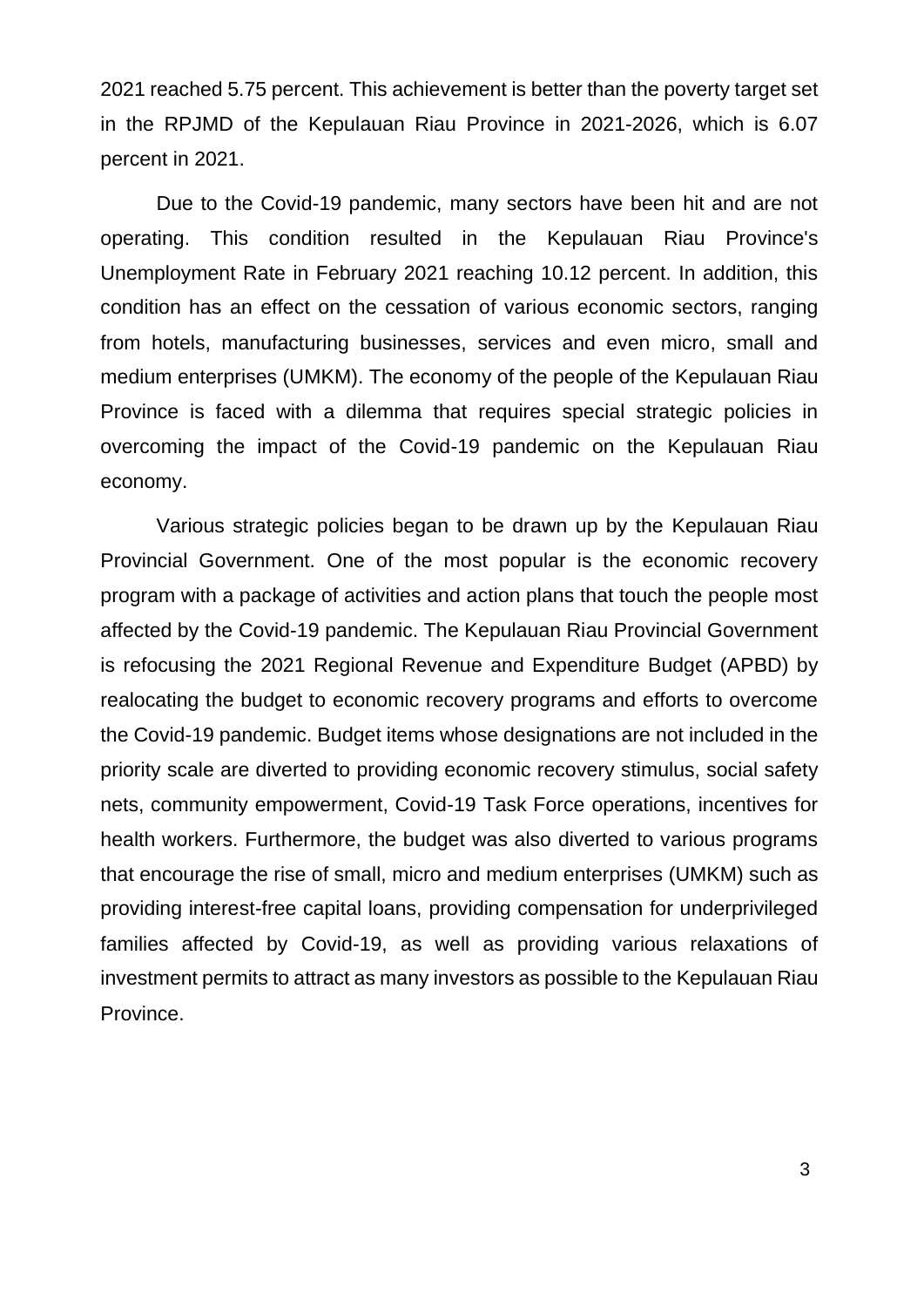Simultaneously, the Kepulauan Riau Provincial Government also encourages the growth of Special Economic Zones (SEZs) in Batam, Bintan and Karimun with various convenience facilities in licensing. Another strategic policy in reviving the Kepulauan Riau economy is continuous and massive efforts in implementing strict health protocols and accelerating vaccinations. These various policies are carried out with careful, prudent and sustainable planning so that the Kepulauan Riau is able to be revived and escape from the threatening economic recession.

#### **The Honorable Participants**,

Batam is one of the Cities in the Kepulauan Riau Province which is the largest contributor to the Kepulauan Riau Province's economy. Batam is the 3rd major entry point for foreign tourists to Indonesia, after Jakarta and Bali. Every year approximately 1.9 million foreign tourists come to Batam. The Covid-19 pandemic and the implementation of social restriction policies have had a direct impact on foreign tourist visits to Batam. This has implications for the number of foreign tourist arrivals which fell drastically to 84 percent, from 306,777 visits during the 2020 period compared to the same period in 2019 which was 1,947,943 visits. Furthermore, the impact of the Covid-19 pandemic also had an impact on the increase in the Unemployment Rate (TPT) in Batam by 3.48 percent from 11.79 percent in 2020 compared to the 2019 TPT of 8.31 percent. The Covid-19 pandemic also caused Batam's economic growth in 2020 to contract by 2.55 percent.

In the context of recovering Batam after the Covid-19 pandemic, the Kepulauan Riau Provincial Government has several policies that will and have been carried out. Some of the things that have been done by the Kepulauan Riau Province include:

1. Vaccination for children, adults and the elderly in Batam with vaccination achievements as of February 16, 2022 for the first dose of 102.30 percent and the second dose of 87.22 percent.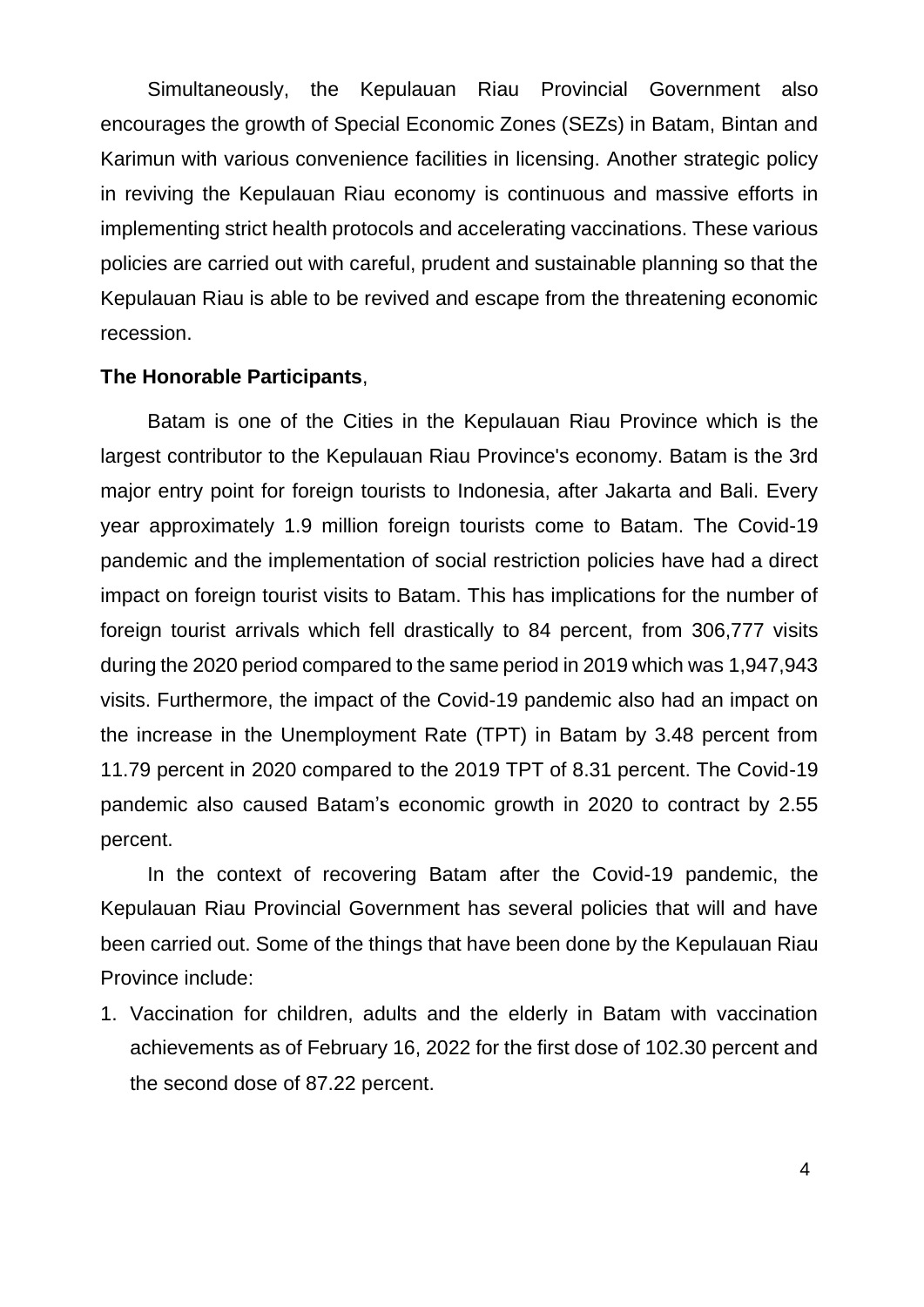- 2. Strengthening cooperation between Indonesia and Singapore through the implementation of a travel bubble policy for Singaporean citizens and Indonesian citizens who lived in Singapore to be able to visit Nongsa - Batam.
- 3. Establishment of the Batam Aero Technic Special Economic Zone (SEZ), Batam Nongsa Digital Park SEZ, Batam Sekupang International Health SEZ. Moreover, in developing the strategic area of the Kepulauan Riau Province as stated in the National Medium-Term Development Plan (RPJMN), Batam is designated as a Free Trade Free Port Area (KPBPB), New Priority Tourism Destination Development (DPP), and Aerospace Industry Development.

KPBPB in Batam is directed at developing national strategic areas to become centers of economic growth with a national competitiveness orientation. Then, the focus of the development of KPBPB in Batam is set at developing export-oriented leading manufacturing industries, the tourism industry as well as preparing facilities and infrastructure for free ports and free trade.

The development of urban areas in Batam is designated as a trade and service center, a center for international logistics relations, tourism, aerospace industry, digital and creative industries, international trade and finance center with the following description:

- 1. Development of Local and International Transportation Routes;
- 2. Construction of Roads, Bridges and Drainage;
- 3. Development of Main Infrastructure and Supporting Industrial Activities;
- 4. Development of Special Economic Zone (SEZ);
- 5. Development of Shipbuilding, Port Services, Warehousing, Offshore, and Electronic Industries;
- 6. Development of Logistics Ports;
- 7. Development of Galang Rempang Industrial and Tourism Area;
- 8. Made Batam as the Main Meeting Incentive, Convention & Exhibition (MICE) Tourism Destination in Indonesia;